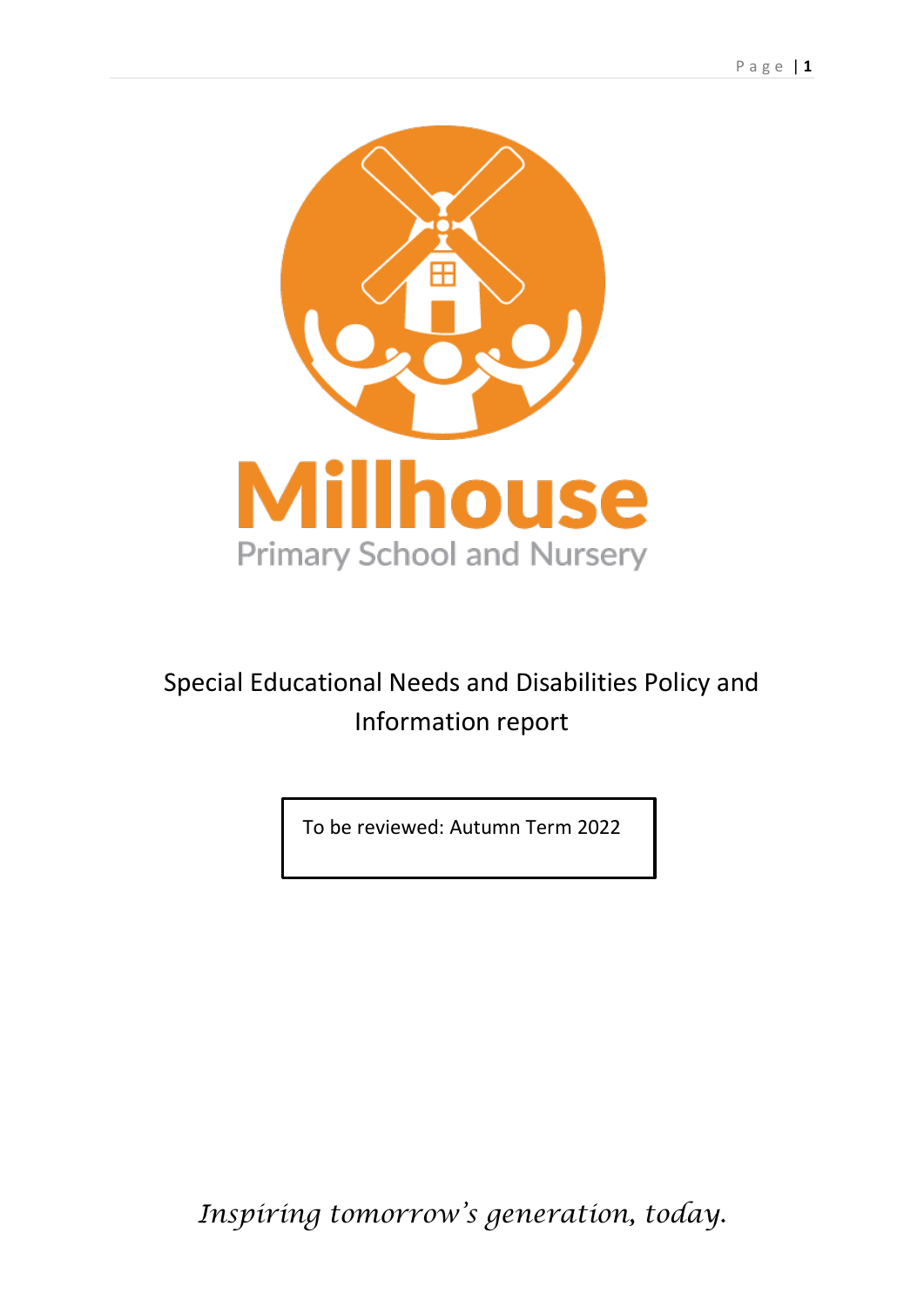

## *Inspiring tomorrow's generation, today.*

At our school, we inspire a love of learning. Everyone will believe in themselves and have the aspirations and skills to succeed in life.

Our star values are: *Independence, creativity, resilience, perseverance, respect and self-belief.*

#### Our Aims

- We will be proud of our achievements and celebrate success.
- Our curriculum will develop pupils' independence and encourages inquisitive minds.
- Our school will always be a safe environment where we value everyone and have respect for each other.
- We know that we will learn best when we challenge ourselves.

We endeavour to make every effort to achieve maximum inclusion of all pupils whilst meeting pupils' individual needs. We recognise the entitlement of all pupils to a balanced, broadly based curriculum. Our SEND policy reinforces the need for high quality teaching that is fully inclusive.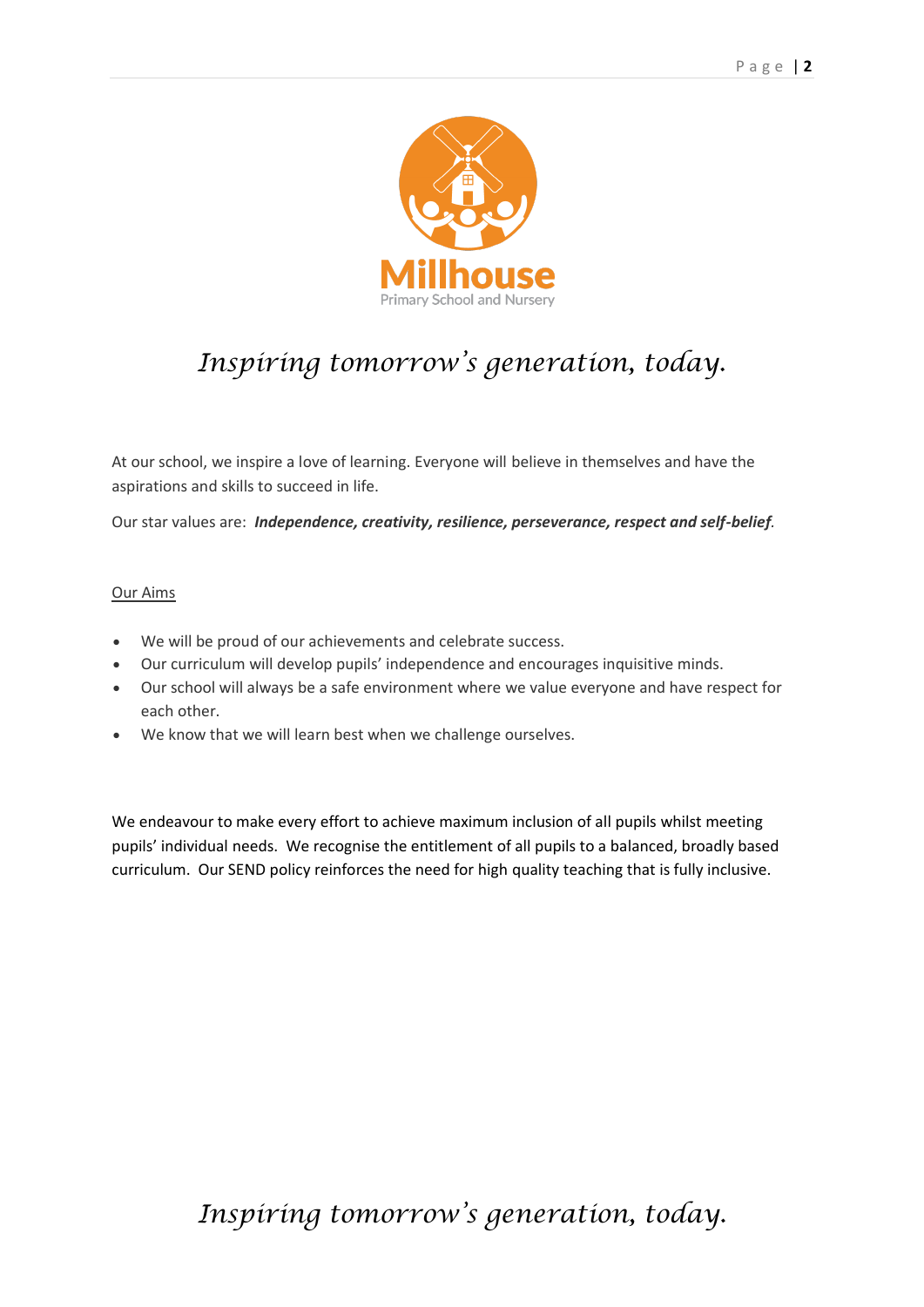#### **Contents**

| How the school decides whether to make special educational provision                        | p.3  |
|---------------------------------------------------------------------------------------------|------|
| The Four Part Cycle                                                                         | p.4  |
| How do we consult pupils and parents of pupils with special educational needs?              | p.5  |
| What SEND Provision can be made in the school?                                              | p.6  |
| What expertise do we have in the school on SEND?                                            | p.6  |
| High Quality Teaching and Personalisation                                                   | p.7  |
| Monitoring Pupil Progress and evaluation of SEND                                            | p.8  |
| Requesting an Educational, Health and Care (EHC) needs assessment                           | p.9  |
| Supporting pupils at school with medical conditions                                         | p.9  |
| How will we support your child when they are leaving the school or moving to another class? | p.9  |
| Who is the SEN Co-ordinator and how can I contact them?                                     | p.10 |
| What do I do if I have a complaint?                                                         | p.10 |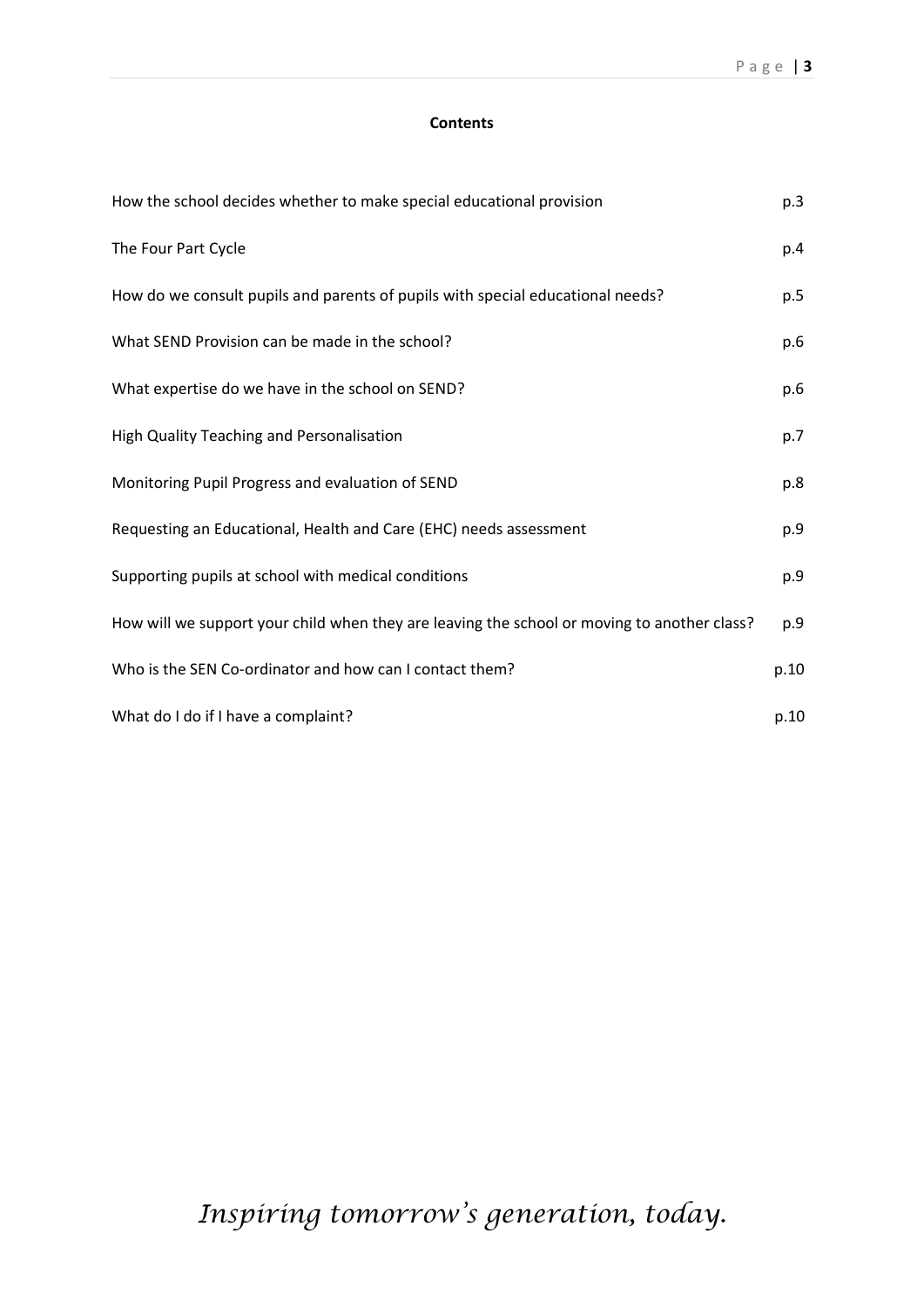## **How the school decides whether to make special educational provision**

A process of on-going teacher assessments and termly pupil progress meetings with the leadership team identifies those pupils making less than expected progress given their age and individual circumstances. The school's first response is high quality targeted teaching by the class teacher. Where progress continues to be less than expected, the class teacher will discuss their concerns with the SENCO.

In deciding whether to make special educational provision, the teacher and SENCO will consider all of the information gathered from within the school about the pupil's progress, alongside the views of the parents / carers and pupil. During this stage extra teaching or interventions may be put in place. How a pupil responds to such support can help to identify their particular needs.

Particular care is taken when identifying and assessing SEND for children whose first language is not English.

Where pupils have higher levels of need, and with parental permission, the school may seek advice from external agencies. These agencies include;

- Educational Psychology Service (EPS)
- Specialist Teaching Team
- Speech and Language Therapy Service
- Children's Support Service (CSS)
- Autism Outreach Team
- Physical / Sensory Support Service
- School Nurse / Paediatric Health Team
- Emotional, Mental Health and Wellbeing Service (EMHWS)

If the support needed can be provided by adapting the school's core offer than a child might not be considered SEND or placed on the SEND register. If, however, the support required is *different from*  or *additional to* what is ordinarily offered by the school, the child will be placed on the SEND register at SEND Support. The school will then seek to remove barriers to learning and put effective special educational provision in place. This begins a cycle of *assess, plan, do, review* with the child / young person at the centre of the process. The 'One Planning Process' will then begin, which includes the 'One Plan' document. This is a working document which will be updated as more is understood about the child's SEND, including their response to interventions.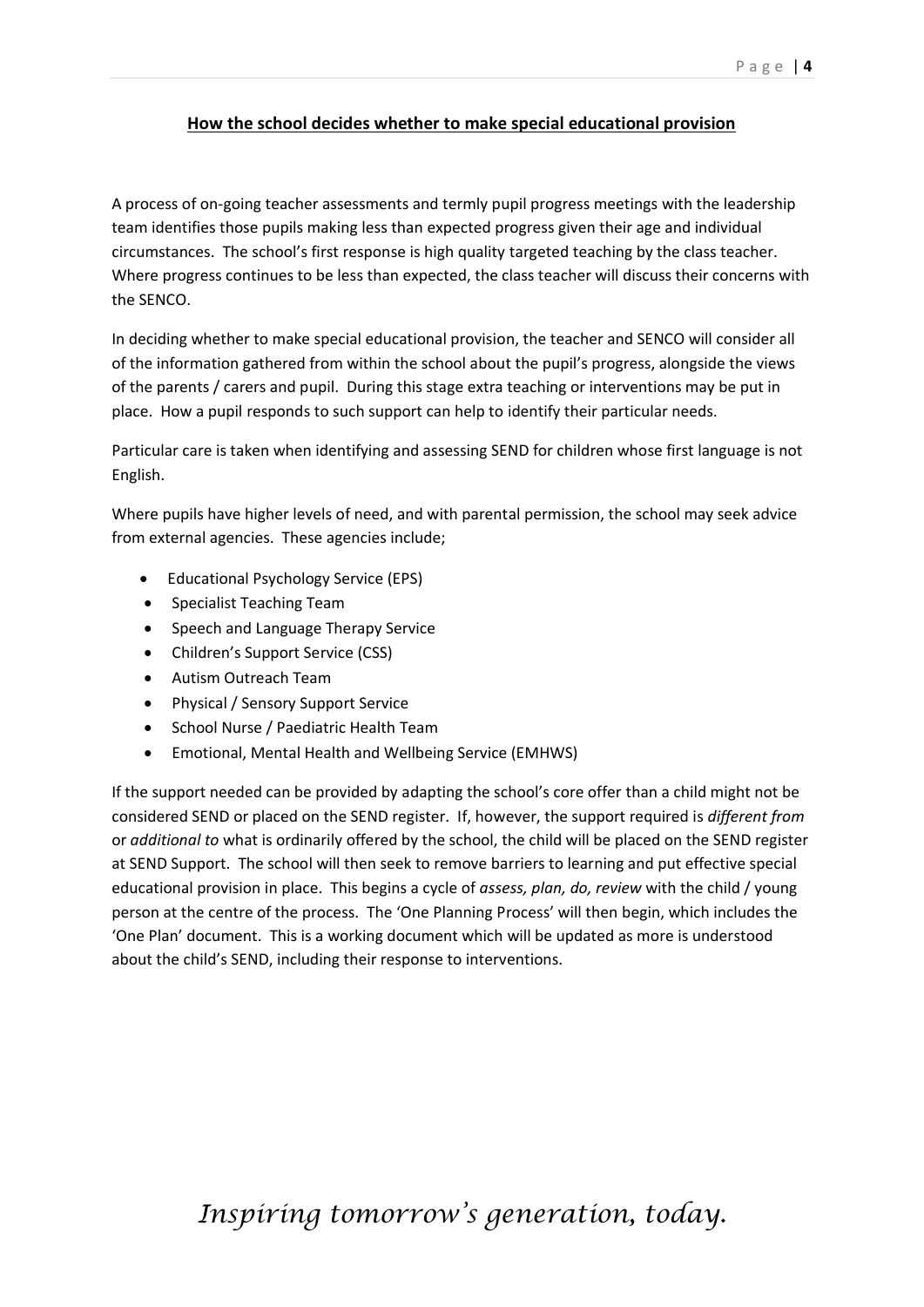## **The Four-Part Cycle**



#### **Assess**

We will ensure that we regularly assess all pupils' needs so that each child's progress and development is carefully tracked compared to their peers and national expectations. We will listen to the views and experience of parents / carers and the pupil. In some cases we will draw on assessments and guidance from other education professionals e.g. Educational Psychologists (EP) and from health and social services.

#### **Plan**

Where SEND Support is required the teacher and SENCO will put together a 'one plan'. This outlines the adjustments, interventions and support which will be put in place for the pupil as well as the expected impact on progress and outcomes, including a date when this will be reviewed. Targets for the pupil will be shared with her / him using child friendly language and with parents / carers. All staff working with the pupil will be made aware of the plan.

#### **Do**

The class teacher is responsible for working with the pupil on a daily basis. She / he will also liaise closely with LSA's or specialists who provide support set out in the plan and monitor the progress being made. The SEN Team will provide support, guidance and advice for the teacher.

#### **Review**

The one plan including the impact of the support and interventions will be reviewed each term by the teacher, SEN Team, parent / carer and the pupil. This will inform the planning of next steps for a further period or where successful the removal of the pupil from SEND Support.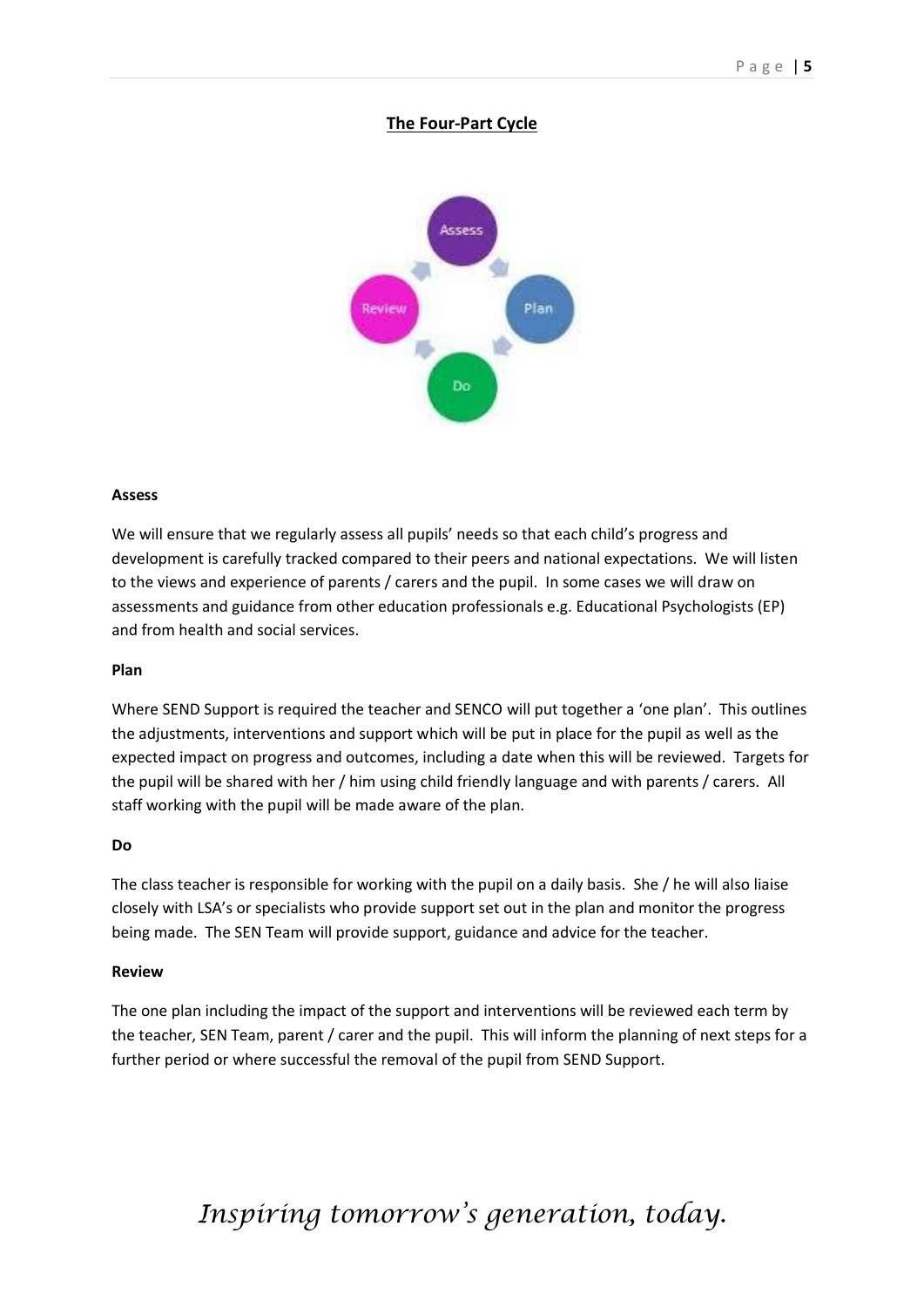#### **How do we consult pupils and parents of pupils with special educational needs?**

We firmly believe that home and school should work together in partnership and we are happy to answer any questions or concerns.

The identification of SEND is embedded in the whole school process of monitoring the progress and development of all pupils. The school's first response is high quality targeted teaching by the class teacher. They are therefore the first port of call if you have any concerns over your child's progress.

Where progress continues to be less than expected, the class teacher will discuss their concerns with you. It is at this point they may discuss your child with the SENCO. The teacher and SENCO will then consider all of the information gathered from within the school about the pupil's progress, alongside your views and the child's views in deciding whether to make special educational provision.

If the decision is to make special educational provision for your child a 'One Plan' will be written and your child will be put on the SEND register classed as 'SEND Support'. This is where the class teacher writes learning targets, tailored to the needs of your child, that they will be working on with your child over the next term (this work may happen within class or in small intervention groups outside of the classroom). Your child's class teacher will go through the 'One Plan' with you and answer any questions you may have. Targets are then shared with pupils and successes are celebrated. Termly reviews and one plan meetings are planned to coincide with parents' evenings where possible.

If we feel pupils have higher levels of need we will seek parental permission to request involvement from external agencies. If external agencies are involved the SENCO and all agencies involved with your child will be invited to the one plan meeting along with yourselves. The key emphasis of these meetings is to look at what is working and what is not working for your child and what we are going to do next. All notes taken in these meetings are distributed to all those who attended.

Pupils with an EHC Plan will have an annual review in addition to this, where parents or carers and all professionals involved with your child are invited.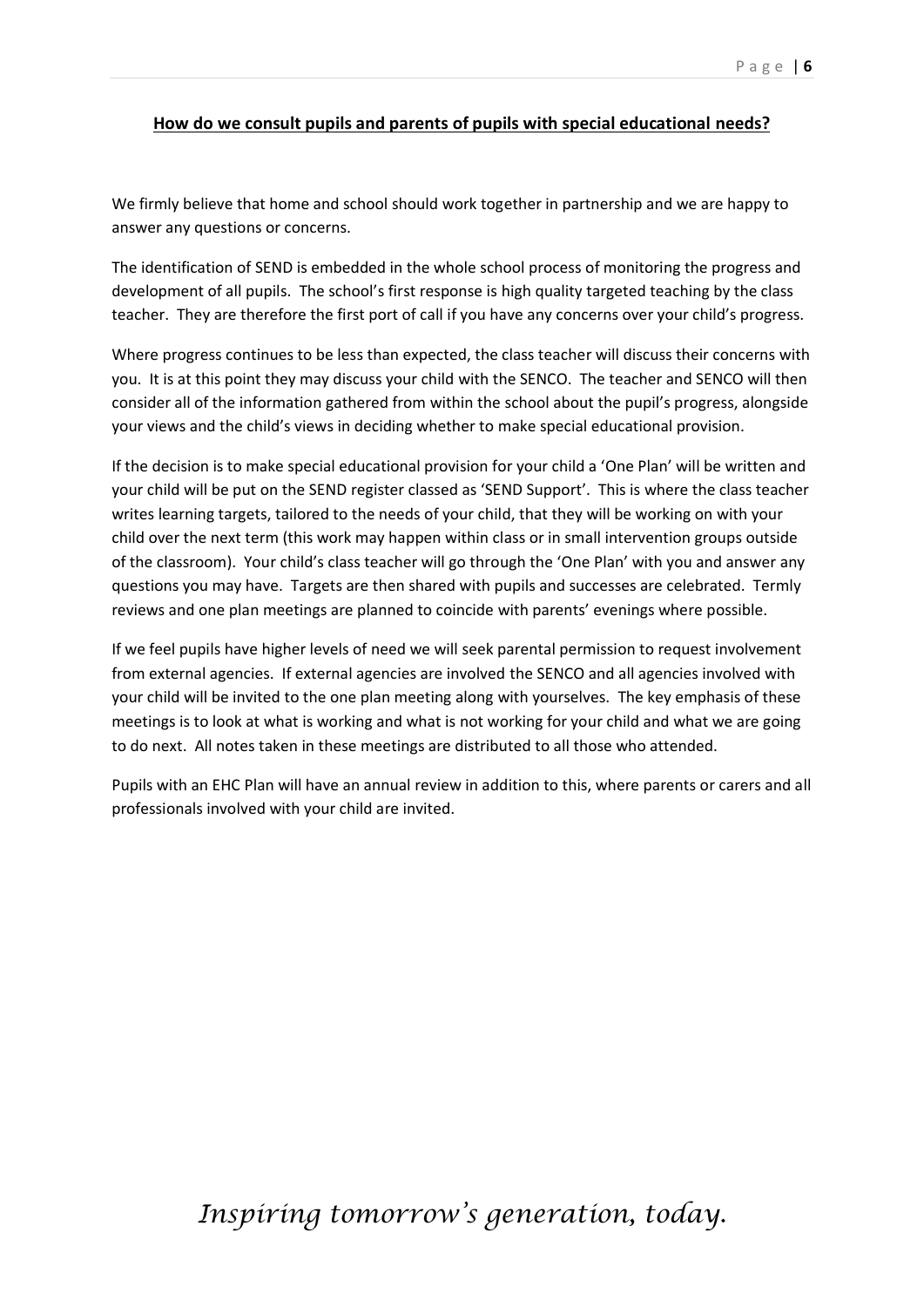## **What SEND Provision can be made in the school?**

SEND support can take many forms. This could include;

- An individual learning programme
- Evidence based interventions
- Extra help from a teacher or a learning support assistant
- Making or changing materials, resources or equipment
- Working with a child in a small group
- Maintaining specialist equipment
- Observing a child in class or at break and keeping records
- Helping a child to take part in the class activities
- Making sure that a child has understood things by encouraging them to ask questions and to try something they find difficult
- Helping other children to work with a child, or play with them at break time
- Supporting a child with physical or personal care difficulties, such as eating, getting around school safely, toileting or dressing.

## **What expertise do we have in the school on SEND?**

School staff have specific training and expertise in speech and language, literacy and numeracy interventions and supporting children with Hearing Impairment, Dyslexia and Autism. Staff follow outside agency recommendations and targets for particular children during interventions, including those from Occupational Therapy and Specialist Teachers. In addition to this, we have a wellbeing coach and two learning mentors who work with children who have social, emotional and mental health needs who may or may not be on the SEND register.

The SEN team attend network meetings to share good practice with colleagues in the South Essex Cluster group and keeps up to date with SEND developments.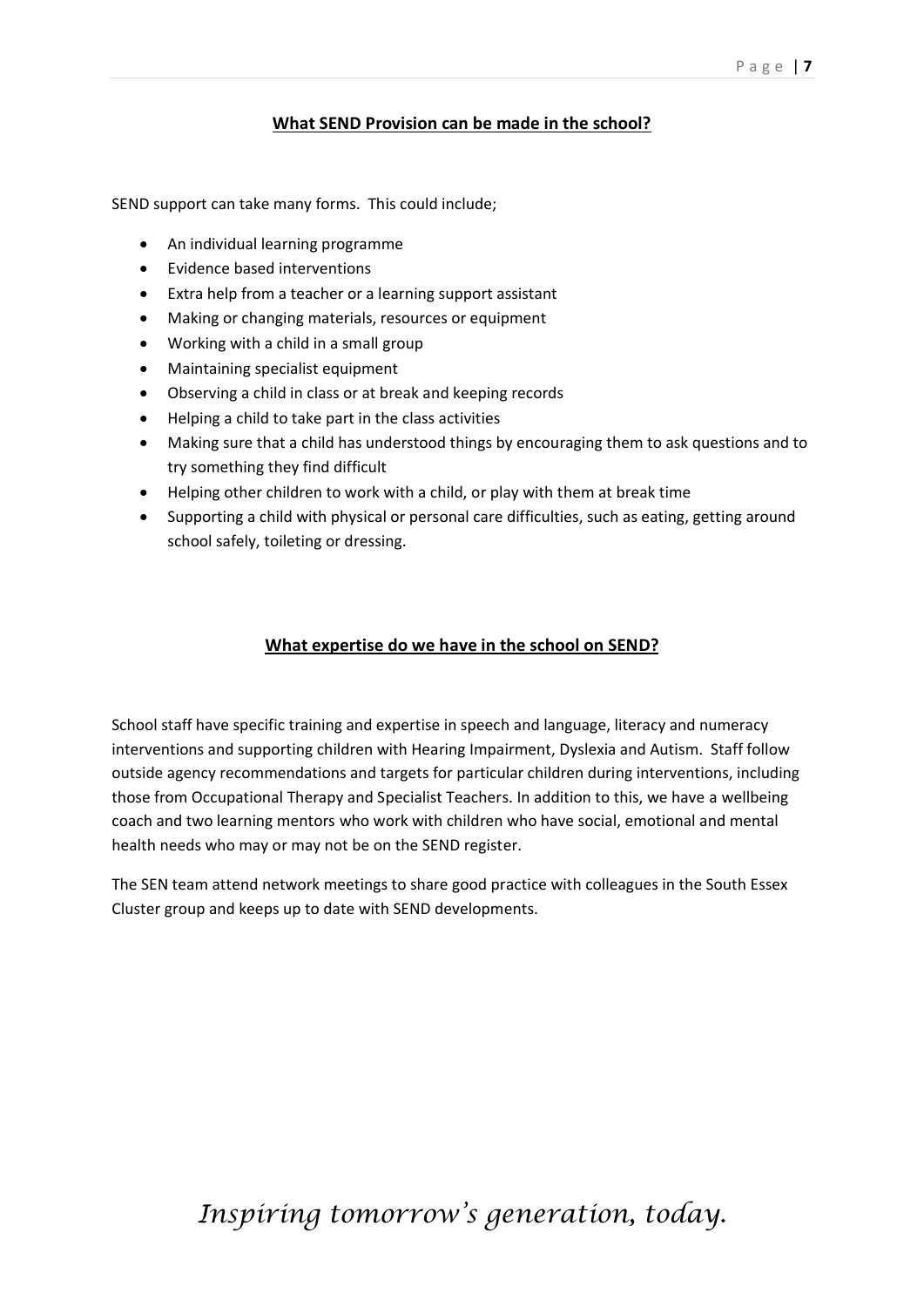### **High Quality Teaching and Personalisation**

Each pupil with SEND is an individual and their plan is tailored to meet their particular needs. Plans are reviewed termly with parents and pupils. Decisions regarding the level of support provided are needs led, working within the constraints of the school budget.

The class teacher is responsible for:

- Ensuring that all children have access to good / outstanding teaching and that the curriculum is adapted to meet your child's individual needs (also known as differentiation)
- The progress and development of all pupils including those with SEND
- Ensuring the plan is implemented in the classroom
- Regular liaison with parents and the SEN team
- Effective deployment of additional adults
- Identifying on class planning the provision they are making for pupils with SEND
- Writing and reviewing of targets for pupils with SEND with the support of the SENCO

The SEN Team are responsible for:

- The SEND policy and its implementation
- Co-ordinating support for children with SEND
- Updating the SEND register and maintaining individual pupil records
- Monitoring the quality of provision and impact of interventions
- Attending network meetings and updating staff
- Referrals to and liaison with outside agencies
- Mapping provision throughout the school
- Liaising with and advising staff
- Maintaining regular liaison with parents / carers
- Co-ordinating annual reviews
- Supporting staff in identifying pupils with SEND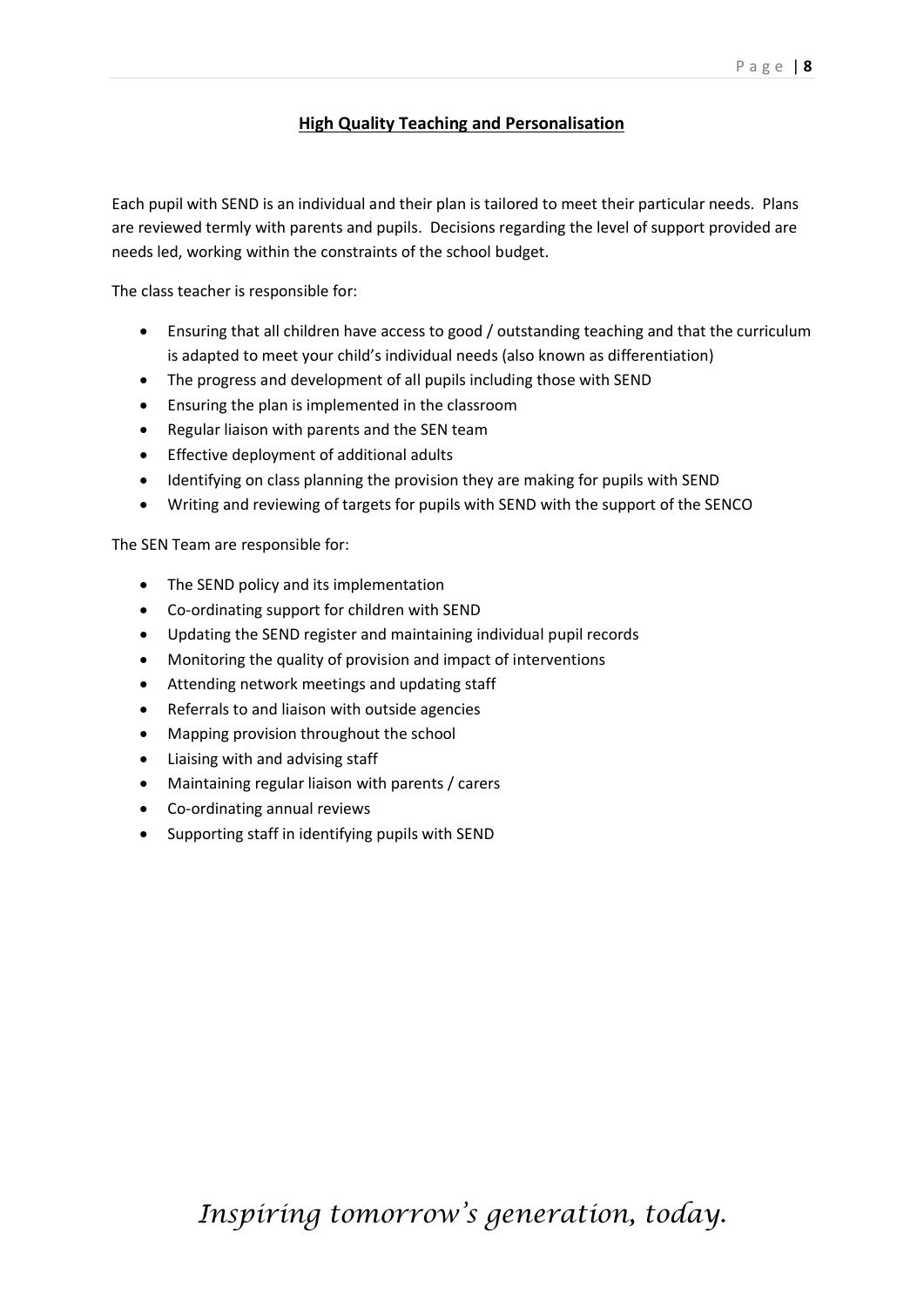## **Monitoring Pupil Progress**

Progress is the crucial factor in determining the need for additional support.

Adequate progress is that which;

- Narrows the attainment gap between pupil and peers
- Prevents the attainment gap widening
- Is equivalent to that of peers starting from the same baseline but less than the majority of peers
- Equals or improves upon the pupil's previous rate of progress
- Ensures full curricular access
- Shows an improvement in self-help and social or personal skills
- Shows improvements in the pupil's behaviour

#### **Monitoring and evaluation of SEND**

The head teacher and the leadership team (SLT / SMT) regularly monitor and evaluate the quality of provision for all pupils. The school aims to use interventions in school that have proven outcomes and are evidence based. The impact of SEND provision on the progress and outcomes for children on the SEND register is measured through;

- Analysis of pupil tracking data and test results at pupil progress meetings
- Progress against national data and based on their age and starting points
- Interventions baseline and exit data
- Progress against individual targets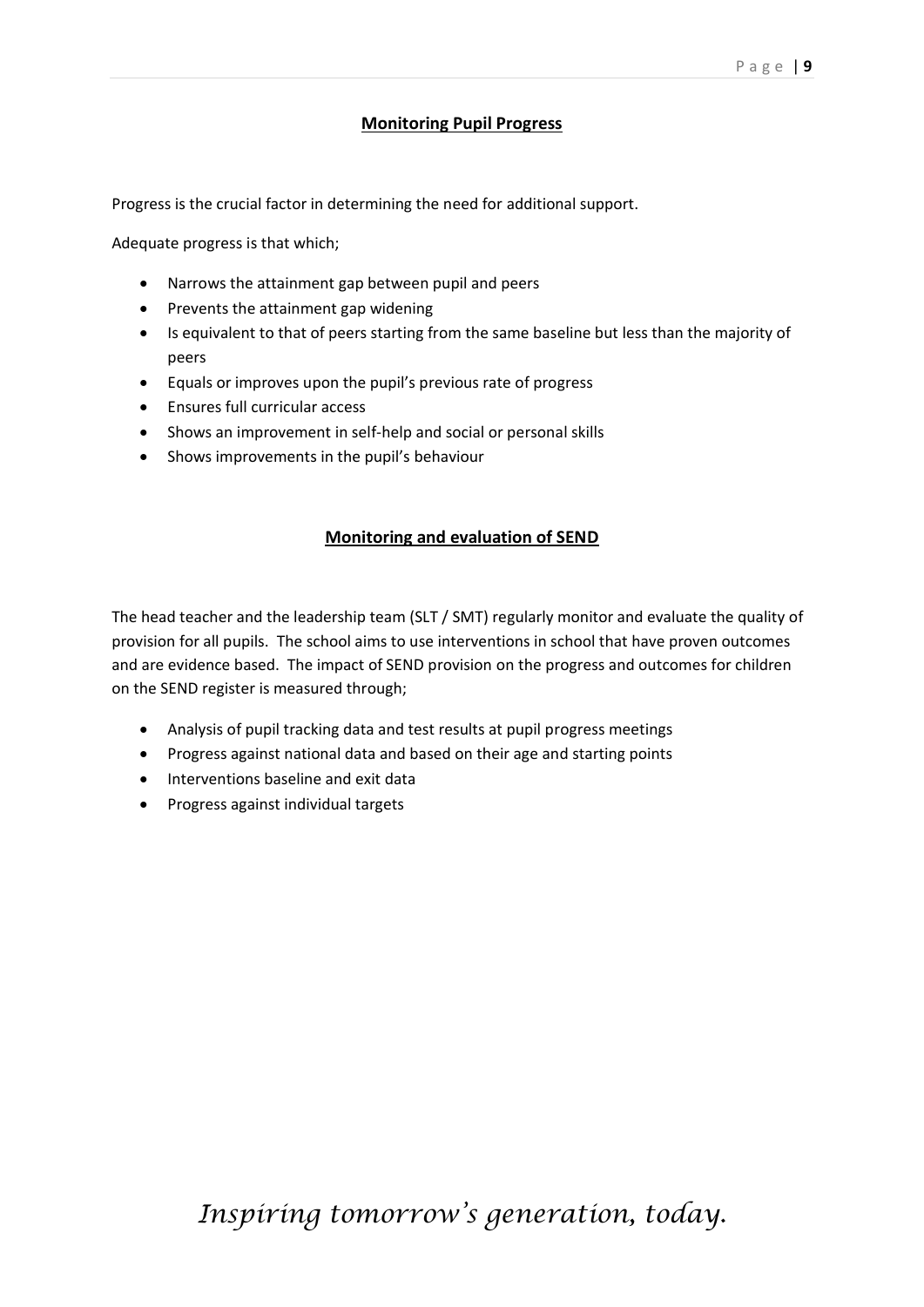### **Requesting an Educational, Health and Care (EHC) needs assessment**

A small number of pupils, whose needs are complex and long term, may require a greater level of support than that provided at SEND Support from the school's own resources. For these pupils a request will be made to the local authority to conduct an assessment of education, health and care needs. This may result in an Education, Health and Care plan (EHCP) being provided. This brings together the child's health and social care needs as well as their special educational needs.

### **Supporting pupils at school with medical conditions**

The school recognises that pupils with medical conditions should be properly supported so that they have full access to education, including school trips and physical education. Where it is the case that a medical condition meets the criteria of disability the school will comply with its duties under the Equality Act 2010. *Reasonable adjustments* will always be made to promote access to all areas of the school curriculum for pupils with a disability, e.g. An extra adult to accompany a child on a school trips / residential.

Specific staff have training to support particular needs, e.g.: managing diabetes.

## **How will we support your child when they are leaving the school or moving to another class?**

We recognise that 'moving on' can be difficult for a child with SEN / and or disabilities and take steps to ensure that transition is as smooth as possible.

#### Moving to another school

We will speak to the new school's SENCO and ensure he / she knows about any special arrangements or support that need to be made for your child. We will make sure that all records about your child are passed on as soon as possible.

#### Moving to another class / year group

- Information, including learning targets, will be passed on to the new class teacher in advance.
- For children with an EHCP, there will be a planning meeting and / or specific preparation or training for the new teacher and / or support staff.
- If your child would be helped by a book to support them understand moving on then it will be made for them.
- Those children who might find moving on difficult will attend a small group in school to support their understanding of the changes ahead.
- Where understanding might be difficult your child will visit their new class on several occasions and in some cases staff from the new class will visit your child.